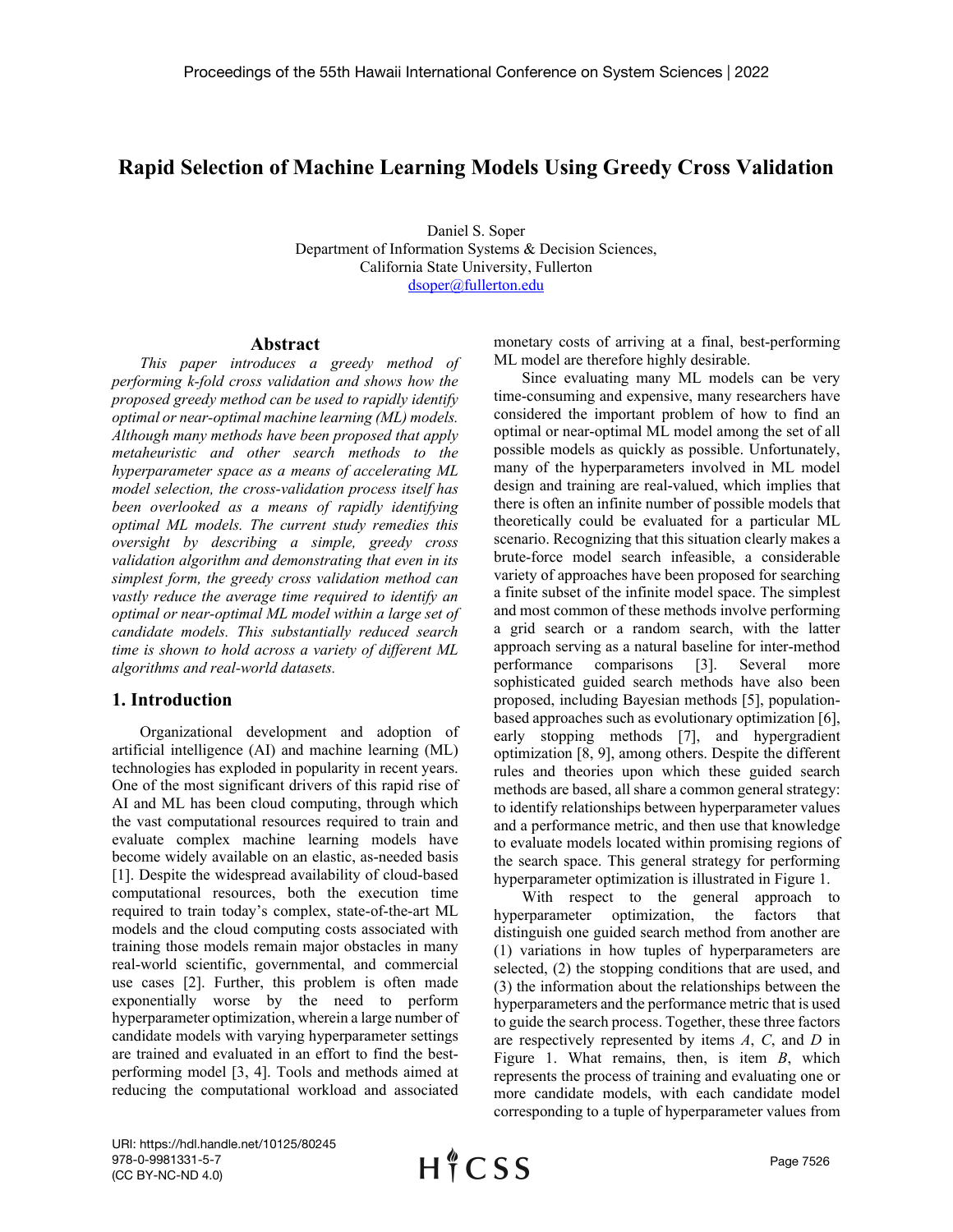item *A*. Evaluating the performance of each candidate model can be accomplished via any statistically defensible process, regardless of the specific guided search method being used. In practice, the task of evaluating an ML model's performance is most commonly carried out using *k*-fold cross validation [10], wherein the data are randomly subdivided into *k* folds, with each fold being iteratively used as a validation set for a model that has been trained using the remaining *k* - 1 folds [11].



**Figure 1. The general approach to hyperparameter optimization used by guided search methods.**

In contrast to all existing guided search methods for hyperparameter optimization, this study takes a completely different approach by considering the ML model training and evaluation process as a means of accelerating the search for an optimal model. Put differently, rather than trying to find promising regions within the hyperparameter space, this study instead focuses on the process of measuring model performance as a way of reducing the time and costs associated with evaluating many candidate ML models. In the context of Figure 1, the current study is thus primarily concerned with item *B*, which, as noted in the discussion above, has been generally overlooked as a means of performing rapid hyperparameter optimization. Given that ML model performance is most commonly carried out using *k*-fold cross validation, this paper explicitly seeks to pioneer a new approach to hyperparameter optimization by inquiring into the following general research question:

**Research Question**: When performing hyperparameter optimization with *k*-fold cross vali-dation, is it possible to improve the average time required to find the bestperforming model by taking a greedy approach to the *k*fold process itself?

The balance of this paper is organized as follows: Section 2 provides a review of the related literature by describing current methods of performing hyperparameter optimization, as well as the standard approach to *k*-fold cross validation. The greedy *k*-fold cross validation algorithm that forms the core of the current study is introduced in Section 3, along with a discussion of the algorithm's properties. Section 4 describes a series of experiments that were undertaken to evaluate the performance of the greedy *k*-fold method relative to the baseline standard *k*-fold method, with the experiments comparing the ML model search performance of the greedy and standard methods across a variety of different ML algorithms and real-world datasets. The outcomes of the evaluative experiments

are presented and discussed in Section 5, with the results indicating that greedy *k*-fold cross validation can vastly reduce the average time required to identify the bestperforming ML model within a set of candidate models. The paper concludes with Section 6, which provides a brief summary, describes the limitations of the work, and offers a few remarks about future research.

# **2. Related work**

# **2.1 Hyperparameter optimization & model selection**

When developing ML-based solutions, it is standard practice to evaluate a variety of different ML models with a view toward identifying the best model possible given the project's temporal or financial constraints (which collectively define the ML project's computation budget) [12]. The term *model* as it is being used here refers to a combination of an ML algorithm and the specific values that have been chosen for the algorithm's tunable or definable parameters. These parameters can be structural – for example, the number of hidden layers or the number of nodes per layer in a neural network – or they can be algorithmic parameters that control the learning process, such as the mini-batch size or the learning rate. Collectively, these structural and algorithmic parameters are referred to as the model's *hyperparameters*, and the task of searching for the best possible combination of hyperparameter settings for a particular problem is referred to as *hyperparameter optimization* [3]. Evaluating many combinations of ML algorithms and hyperparameter settings (i.e., evaluating many models) is typically necessary because research has shown that no single ML algorithm or set of hyperparameter settings yields optimal results for all possible datasets or problem domains [13, 14]. Indeed, a particular combination of an ML algorithm and a set of hyperparameter settings may perform very well in one scenario while performing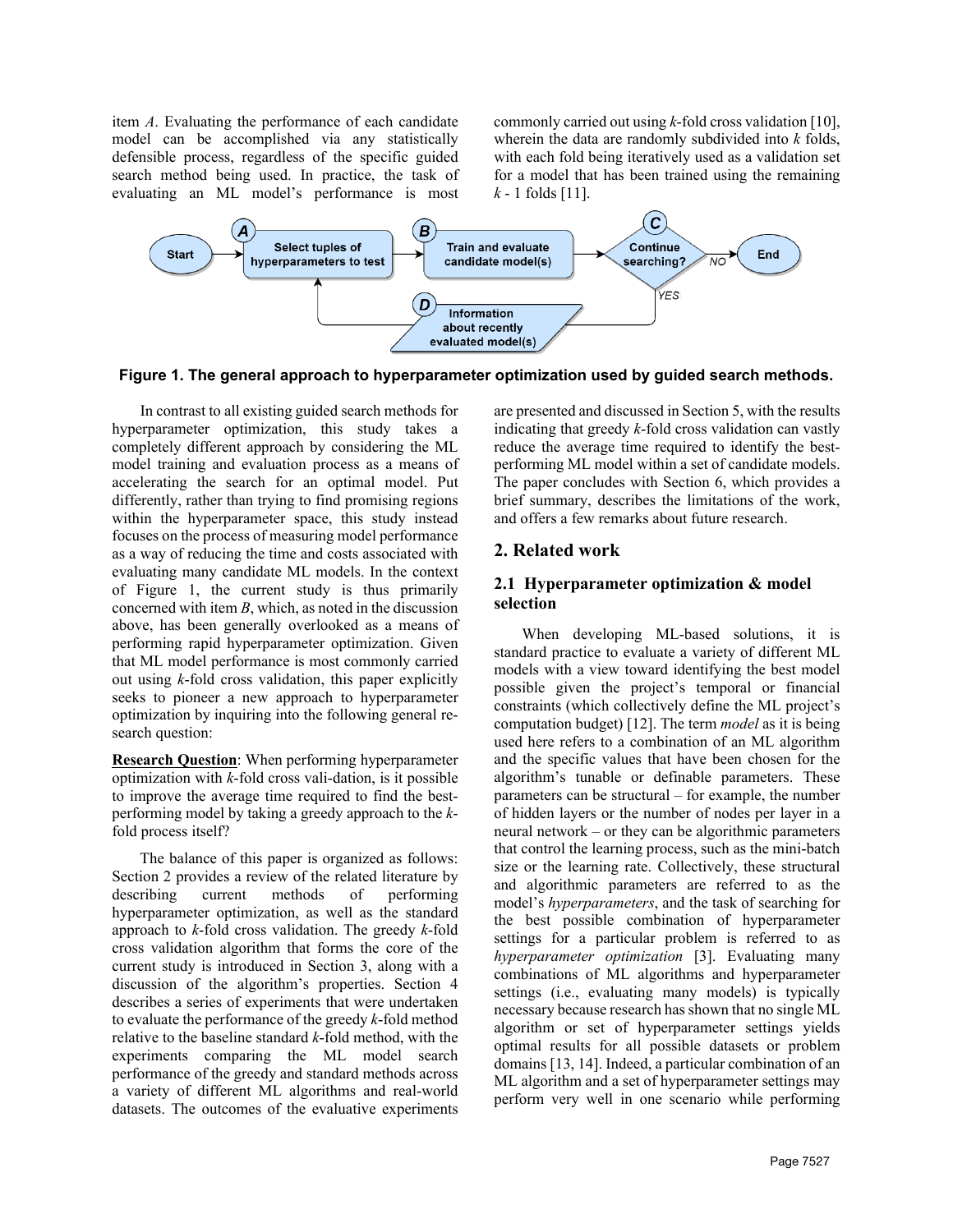very poorly in another scenario. Since every ML model has hyperparameters, and since identifying the best possible model given the project's computational budget is commonly of paramount importance, hyperparameter optimization has become an indispensable step in the broader process of developing an ML-based solution.

# **2.2 Current hyperparameter optimization methods**

**2.2.1 Grid search.** Grid search is one of the most widely used and well-established methods of performing hyperparameter optimization among machine learning practitioners [15]. In a grid search, the ML practitioner first specifies a finite set of values for each hyperparameter, after which the grid search algorithm performs an exhaustive search by evaluating the Cartesian product of these sets of hyperparameter values [3]. As with all hyperparameter optimization methods, the ML practitioner must instruct the grid search algorithm to use a specific performance metric when evaluating a set of candidate models, with overall model performance typically being determined via *k*fold cross validation [10].

**2.2.2 Random search.** Rather than iterating over the Cartesian product of all of the sets of hyperparameter values defined by the ML practitioner, a random search proceeds by evaluating ML models whose hyperparameter values have been chosen randomly. As with a grid search, the random search method can be readily applied to discrete, continuous, or mixed hyperparameter spaces. It is common practice when conducting a random search to establish a computational budget for the search process in which the search for the best-performing model continues until a certain number of models have been evaluated or a certain amount of time has elapsed [3].

There are several reasons why the random search method serves as an excellent baseline against which to compare the performance of other hyperparameter optimization methods. First, the random search method does not make any assumptions about the specific ML problem domain or hyperparameter space in which it is operating. Similarly, the random search method does not make or rely on any assumptions about the specific ML algorithm whose hyperparameters it is attempting to optimize. Lastly, given a sufficient computational budget, a random search will eventually identify a model in the hyperparameter space whose distance from the globally optimal model is within any arbitrarily chosen degree of precision. Since random search has been shown to outperform many sophisticated search algorithms in scenarios involving a fixed computational budget and no prior knowledge of the hyperparameter space, using the random search performance as a comparative baseline is critical when evaluating the new metaheuristic search algorithms [16].

**2.2.3 Bayesian optimization.** In the context of hyperparameter optimization, Bayesian optimization is an iterative method that relies on Bayes's Theorem to guide the hyperparameter search process [17]. This method works via a combination of two primary elements: (1) a probabilistic surrogate model, and (2) an acquisition function that is based on the surrogate model [3]. During each iteration, the surrogate model is first updated using the actual observations about the relationship between the hyperparameters and the performance metric that have thus far been obtained, yielding a posterior distribution. The acquisition function is then maximized to identify the most promising tuple of hyperparameter values to evaluate next. A candidate model that uses the most promising tuple of hyperparameter values is then evaluated in the actual search space, with the results being used to update the surrogate model for the next iteration. This process repeats until a stopping condition is met, such as the exhaustion of a computational budget or a sufficiently small difference in candidate model performance from one iteration to the next.

**2.2.4 Evolutionary optimization.** As the name suggests, evolutionary optimization is an iterative method of performing hyperparameter optimization that relies on principles adopted from the biological process of evolution, such as mutation, recombination, adaptation to the environment, and survival of the fittest [18]. The evolutionary optimization process begins by creating a population consisting of a reasonably large number of randomly generated hyperparameter configurations. Next, the performance of each of these members of the population is evaluated in light of the data and the chosen ML algorithm, typically by means of *k*-fold cross validation. The tuples of hyperparameter values are then ranked according to their observed levels of performance. Next, the worst-performing members of the population are discarded and replaced by new members, with the hyperparameter values for the new members being generated by means of mutation or recombination of the hyperparameter values of the bestperforming members of the population. Finally, the performance of each of the newly generated members is evaluated, and the population is re-ranked. These tasks are repeated until a stopping condition is met, such as the exhaustion of a computational budget or a sufficiently small difference in the performance of the best-performing candidate model from one iteration to the next.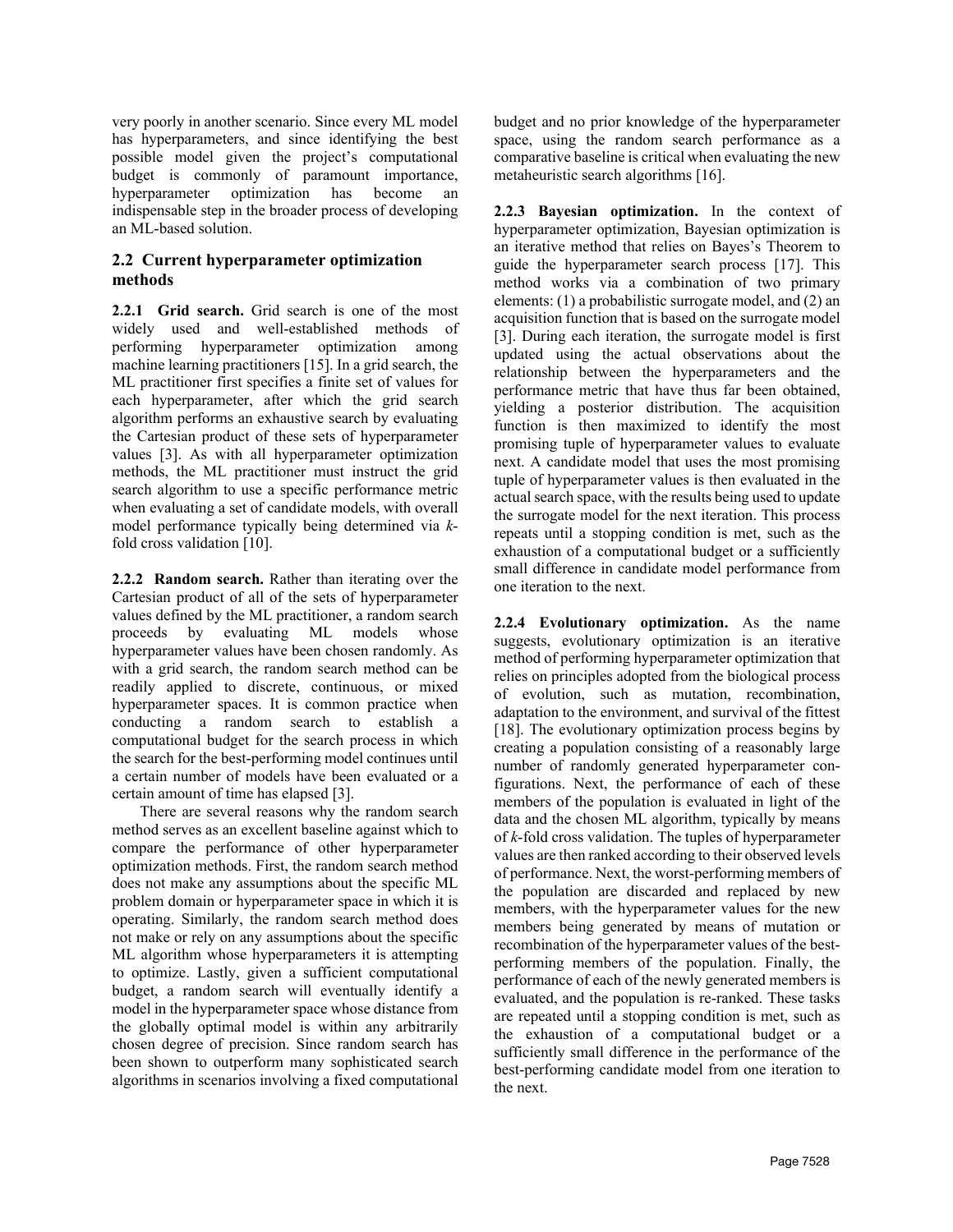**2.2.5 Early stopping optimization.** Early stopping optimization is an approach to hyperparameter optimization that relies on a strategy of pruning many unpromising hyperparameter configurations as quickly as possible, thus allowing a steadily increasing proportion of the available computational budget to be directed at evaluating more promising hyperparameter configurations in greater detail. Several variants of the early stopping method have been proposed in recent years, notably including successive halving [19, 20], asynchronous successive halving [4], and Hyperband [7]. Beginning with a fixed computational budget and a large, randomly generated set of candidate models, the early stopping methods first perform a quick, shallow evaluation of each candidate model. Next, the worstperforming models are discarded (i.e., any further consideration of the worst-performing models is stopped early), and a larger proportion of the computational budget is allocated toward evaluating the remaining candidate models in greater detail. This process is repeated until only a single candidate model remains.

**2.2.6 Hypergradient optimization.** Hypergradient optimization is a general term for the collection of methods that perform hyperparameter optimization by computing a gradient with respect to a ML model's hyperparameters (i.e., a *hypergradient*) and then updating the hyperparameter values by using gradient descent [8, 9, 21-23]. Gradient descent and its variants have been used for several decades as a basis for computing elementary parameter values for a wide variety of ML algorithms [24-26]. Rather than using gradient descent exclusively for the purpose of optimizing a machine learning model's elementary parameters, however, in hypergradient optimization gradient descent is leveraged as a means of optimizing the model's hyperparameters, as well.

**2.2.7 Summary of current hyperparameter optimization methods.** Grid search and random search notwithstanding, the conceptual paradigm employed by the other existing methods of model selection and hyperparameter optimization described above is to focus on the relationship between the values of the hyperparameters and the values of the metric that is being used to evaluate the performance of each candidate model. These hyperparameter optimization methods assume the presence of an underlying but unknown objective function that maps the hyperparameter values for the current ML algorithm to the value of the performance metric. The general goal of such methods, then, is to accumulate information about the nature of the objective function, and then exploit that

information to select hyperparameter values that will yield a model whose performance is as close to the global optimum as possible. The greedy *k*-fold cross validation algorithm described in Section 3 differs from all of these guided search methods in that it does not actively compute or choose new hyperparameter values to evaluate as the optimization process unfolds. Instead, the greedy *k*-fold method exploits the model evaluation process itself as a means of accelerating the hyperparameter optimization task.

## **2.3** *k***-fold cross validation & ML model selection**

Broadly, *k*-fold cross validation is a technique for judging how well a model will generalize to scenarios involving novel data that were not considered or "seen" when the model was being trained [27, 28]. In the context of machine learning, *k*-fold cross validation has become the primary method used by ML practitioners when evaluating candidate models [10], not only because of the method's utility as an estimator of generalization performance, but also because of its ability to reveal problems with selection bias and overfitting [29]. The standard *k*-fold process involves splitting the data into *k* subsets of approximately equal size (called *folds*), with each fold being iteratively used as a validation set for a candidate model that has been trained using the data from the remaining  $k - 1$  folds [11]. During each evaluative iteration,  $k - 1$  of the folds are thus used to train the candidate model, with the model's performance being measured using the remaining fold. This process is repeated until each fold has been used exactly once as a validation set, yielding a total of *k* iterations of training and validation for each candidate model. Finally, the model's overall performance is estimated as the mean of the performance values obtained from each evaluative iteration. This standard method of performing *k*-fold cross validation is illustrated in Figure 2.



(with  $k = 5$  folds).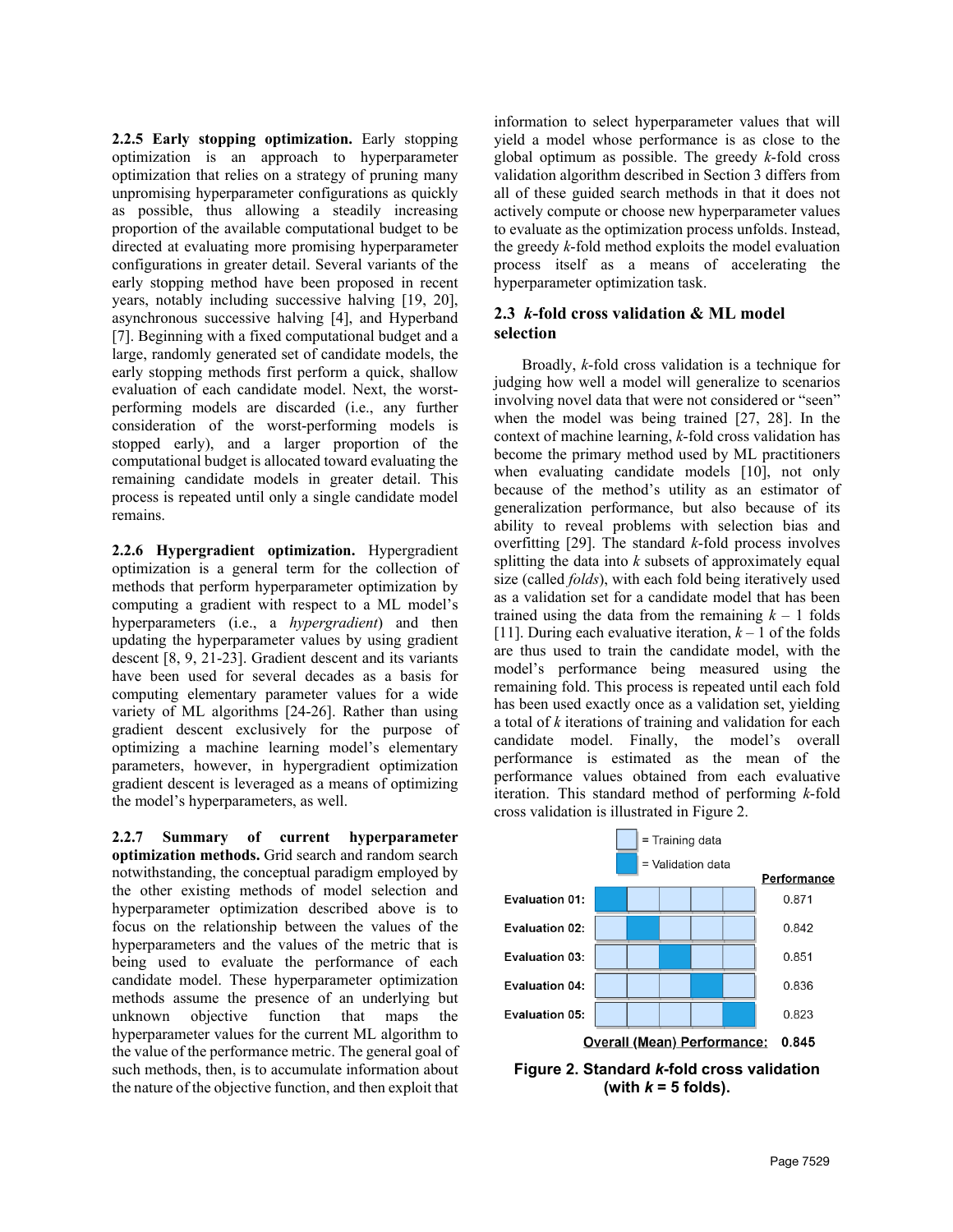#### **2.4 Model selection**

Given a specific problem scenario and machine learning algorithm, the most widely used strategy for identifying and selecting the best-performing ML model is to conduct hyperparameter optimization using *k*-fold cross validation [29, 30]. The set of *n* candidate models to be evaluated may be defined in advance (e.g., when using a grid search or a random search) or may be defined dynamically as the model search process unfolds (e.g., when using one of the guided search methods described previously). After evaluating as many models as possible given the constraints of the computational budget, the candidate model with the most desirable overall performance characteristics is chosen as the final model. A graphical representation of the cross validation-based ML model selection process is shown in Figure 3.



## **Figure 3. ML model selection using standard**  *k***-fold cross validation (with** *n* **candidate**  models and  $k = 5$  folds).

As shown in the figure above, the combination of *n* candidate models and *k* evaluative iterations can be thought of as a table, with each column representing one of the *k* evaluative iterations and each row representing a candidate model. The overall progress that has been made toward completing the evaluation of each candidate model is indicated by the color of the table cells, with dark-colored cells indicating that the evaluative iteration has been completed for the corresponding fold and model. Evaluation of candidate models thus proceeds one fold at a time, from left to right, top to bottom until the computational budget has been exhausted, at which time the candidate model with the best overall performance is chosen as the final model. Using this conceptual framework, it is convenient to discuss the total amount of work involved in the ML model selection process in terms of the

number of folds evaluated, where a "fold evaluation" refers to a fold being used to validate a candidate model that has been trained with the remaining folds. The maximum number of folds that could possibly be evaluated in the ML model selection process is thus  $nk$ , with reasonable values for a computational budget *b* falling in the interval  $k \leq b \leq nk$ .

#### **3. Greedy** *k***-fold cross validation**

Having briefly described the standard *k*-fold cross validation and ML model selection processes as well as the existing approaches to hyperparameter optimization, we are now fully equipped to understand the greedy *k*fold cross validation algorithm introduced in this section. Whereas all existing guided search methods seek to accelerate the ML hyperparameter optimization and model selection process by identifying and searching promising areas within the hyperparameter space, the greedy *k*-fold method takes a completely different approach by instead focusing on the *k*-fold cross validation process itself as a means of achieving rapid hyperparameter optimization and model selection.

At a fundamental level, the greedy *k*-fold cross validation method proposed here differs from the standard *k*-fold cross validation process in just one important way. In the standard approach, all of the folds for a given ML model are considered as validation sets in sequential order, one after another, thus allowing the overall performance of the model to be computed before the algorithm moves on to the next candidate model (*vide supra*, Figure 3). By contrast, greedy *k*-fold cross validation considers a sequence of folds that may originate from *different* ML models, with the specific model and validation fold to evaluate next being greedily chosen at runtime. Put differently, the standard approach to *k*-fold cross validation can be thought of as relying on a sequence of *within-model* fold evaluations, while the greedy approach can be thought of as relying on a sequence of *between-model* fold evaluations.

In its simplest form, the greedy *k*-fold cross validation algorithm begins by obtaining an incomplete performance estimate for each candidate model by using just the first fold as a validation set, after having trained the model using the  $k - 1$  remaining folds. The model with the best initial performance is then identified, after which the second fold for that model is used as a validation set (with the remaining folds naturally being used as the training set). The performance estimate for the model is then updated to reflect the mean performance thus far observed after having tested the model using the first two folds as validation sets. The incompletely evaluated model with the best mean performance at that moment is then identified, after which its next available fold is used as a validation set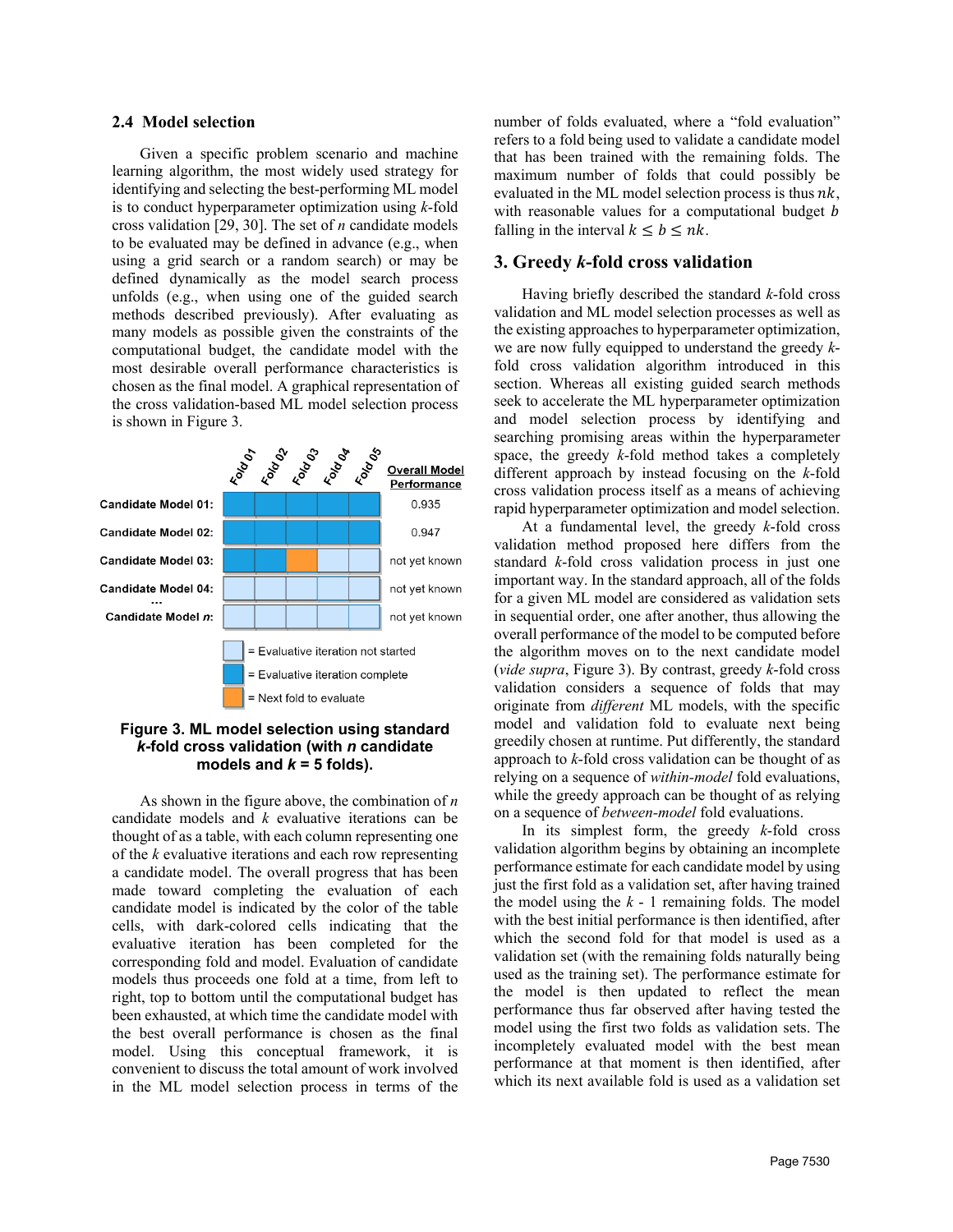and the model's mean performance is updated. This process repeats until the computational budget has been exhausted, after which the algorithm returns the best, fully evaluated model. A graphical example of greedy *k*-fold cross validation in progress is shown in Figure 4 below, followed by a complete description of the ML model selection process as performed using greedy *k*fold cross validation in Algorithm 1.



**Figure 4. Greedy k-fold cross validation in progress.**

## **Algorithm 1. ML model selection using greedy** *k***-fold cross validation.**

**Input:** *M* (set of candidate models), *k* (number of folds), *D* (dataset), *b* (computational budget) **Output:** Best-performing, fully evaluated model split *D* into *k* folds, s.t.  $D = \{d_1, d_2, ..., d_k\}$  $\eta \leftarrow 0$  (number of fold evaluations completed) **for each** *m* ∈ *M* **do** train *m* using folds  $\{d_2, ..., d_k\}$ *P<sub>m</sub>* ← performance of *m* evaluated using fold *d<sub>1</sub>*  $F_m \leftarrow 1$  (number of folds evaluated for *m*)  $\eta \leftarrow \eta + 1$ **end for while**  $\eta \leq b$  **do** (while the computational budget is not exhausted)  $m^*$  = best incompletely evaluated  $m \in M$  (given the current mean performance for each *m*, per *Ρ*)  $F_m^* \leftarrow F_m^* + 1$ train  $m^*$  using all folds  $d_i \in D$  where  $i \neq F_m^*$  evaluate performance of *m\** using fold *dFm\* P*<sup>*m*\*</sup> ← mean performance of *m*<sup>\*</sup> for folds {*d<sub>1</sub>*, ..., *d*<sub>*F*<sup>*m*\*}</sub></sub></sup>  $\eta \leftarrow \eta + 1$ **end while return** best, fully evaluated *m* ∈ *M*, per *Ρ*

As indicated in the *while* loop, the greedy *k*-fold cross validation algorithm behaves greedily by always pursuing the most promising available option, with the extent to which an option is promising being determined by the current mean performance of its corresponding model. Put differently, the next fold that the greedy algorithm will evaluate will always originate from the best incompletely evaluated model, as determined by each candidate model's current mean performance. In this way, the greedy *k*-fold cross validation algorithm focuses its early efforts on the most promising candidate models. As time passes and the most promising models become fully evaluated, the algorithm will steadily evaluate folds from less and less promising models, but will never waver from the principle of greedily pursuing the most promising of its available options on each iteration. This behavior thus increases the probability of an optimal or near-optimal model being identified before the computational budget is exhausted.

## **4. Evaluative experiments**

Having presented the greedy *k*-fold cross validation algorithm in the previous section, we will next describe a set of evaluative experiments that were undertaken to assess the algorithm's performance in comparison to that of the standard *k*-fold method. To rigorously evaluate the greedy *k*-fold method, its performance was compared to the standard method under many experimentally manipulated conditions. including using a variety of different ML algorithms, a variety of realworld datasets, and varying values of the number of folds (*k*) and the number of candidate models (*n*). Prior to describing these experiments, however, it is necessary to define the way in which the performance of the greedy and standard *k*-fold cross validation methods was measured. First, recall from the earlier discussion that for a hyperparameter space containing  $n$  models that are tested with cross validation using  $k$  folds, the total number of fold evaluations is  $nk$ . For a set of  $n$ candidate models, then, the performance of each method was measured by the average search time required to find the best-performing model in the set, with search time being calculated as the ratio of the total number of fold evaluations that were required to find the bestperforming model relative to the total number of *nk* possible fold evaluations. This is a very convenient measure of search time since it naturally yields an interval that ranges from 0.0 to 1.0, thus allowing straightforward performance comparisons to be made across experimental conditions.

Given the search time metric described above, it can be readily calculated that the time required to fully evaluate each candidate model is  $\frac{k}{nk} = \frac{1}{n}$ . The maximum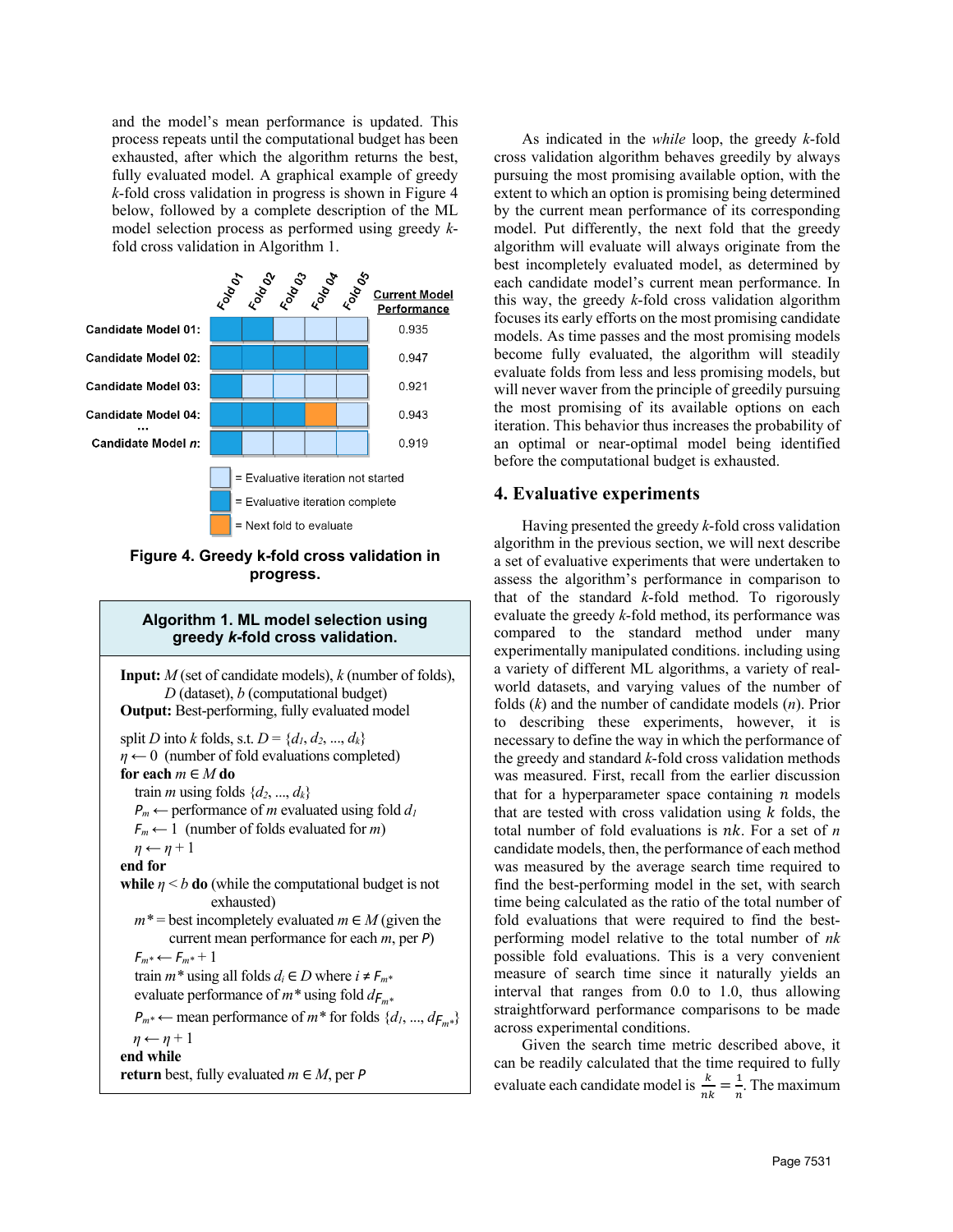theoretical time required to find the optimal model using the standard *k*-fold method is thus  $\frac{nk}{nk} = 1.0$ , while the minimum search time for the standard method is  $\frac{1}{n}$ . Since the standard *k*-fold method essentially employs a linear search strategy, the average theoretical search time for the standard method is  $\frac{1}{nk} \cdot \frac{nk}{2} = \frac{1}{2}$ . On average, then, the standard *k*-fold cross validation method can be expected to find the optimal model after having fully evaluated 50% of the candidate models. While the maximum theoretical search time for the greedy *k*-fold method is also 1.0, the minimum time for the greedy method to find the optimal model is  $\frac{n+k-1}{nk}$ . The average theoretical search time for the greedy method will depend on the distributional properties of the training data and will hence vary from one scenario to the next.

As noted previously, a variety of ML algorithms and real-world datasets were used in the experiments to compare the performance of the greedy *k*-fold and standard (baseline) *k*-fold cross validation methods. The algorithms included the Bernoulli Naïve Bayes, Decision Tree, and K-Nearest Neighbors (KNN) classifiers, each of which was chosen because of its distinct approach to performing the classification task. All of the ML algorithms used in the experiments are open-source and freely available via the Python *scikitlearn* library [31]. The three datasets used in the experiments are all well-known among ML practitioners, and included the Wisconsin Diagnostic Breast Cancer dataset (569 cases, 30 features, 2 classes), the Boston Home Prices dataset (506 cases, 13 features, 4 classes – discretized using a quartile split), and the Optical Recognition of Handwritten Digits dataset (1797 cases, 64 features, 10 classes). These three datasets were chosen because they varied widely in terms of their numbers of cases, features, and classes, and because they are all freely available as part of the *scikit-learn* library [31], thus helping to ensure that the results can be easily replicated.

For each combination of ML classifier and dataset, n different models were evaluated using  $k \in \{5, 10, 20\}$ folds for each  $k$ -fold method. These values of  $k$  were chosen based on their common usage in applied ML projects. The set of values used in the experiments for *n* was derived from a geometric sequence with a common factor of two:  $f(x) = 2^x$  for  $x \in \{7, 8, ..., 11\}$ , yielding:  $n \in \{128, 256, 512, 1024, 2048\}.$ 

The candidate models that were evaluated in the experiments varied according to the values of their hyperparameters, with the hyperparameter settings for each model being chosen randomly in accordance with Bergstra & Bengio [15] using the same ranges of possible values for each hyperparameter that were used by Olsen et al. [14]. For each combination of classifier, dataset, and *n*, the same set of candidate models was used to evaluate the standard (baseline) *k*-fold method and the greedy *k*-fold method. This approach was adopted to ensure that any differences in inter-method performance could not be attributed to variation in hyperparameter settings among the *n* available models. Finally, 30 iterations of each experiment were carried out for each combination of classifier, dataset, *n*, and *k* in order to ensure that the resulting performance metric distributions would be statistically stable. With two *k*fold methods, three ML algorithms, three datasets, three values of *k*, and five values of *n*, a total of 270 different conditions were tested throughout the course of the experiments. The results of these efforts are reported and discussed in the following section.

### **5. Results & discussion**

The average search time required by the greedy and standard *k*-fold cross validation methods to find the optimal model using different ML algorithms, datasets, and values of *k* is provided in Table 1 below, with the results in the table being computed using all possible values of *n*.

| <b>Dataset</b>                                                                                                       | <b>Algorithm</b>      | <b>Greedy k-Fold Method</b> |            |            | <b>Standard k-Fold Method</b> |        |        |
|----------------------------------------------------------------------------------------------------------------------|-----------------------|-----------------------------|------------|------------|-------------------------------|--------|--------|
|                                                                                                                      |                       | $k = 5$                     | $k=10$     | $k=20$     | $k = 5$                       | $k=10$ | $k=20$ |
| <b>Boston Home Prices</b>                                                                                            | Bernoulli Naïve Bayes | $0.342***$                  | $0.299***$ | $0.301***$ | 0.495                         | 0.496  | 0.496  |
|                                                                                                                      | Decision Tree         | $0.280***$                  | $0.231***$ | $0.229***$ | 0.522                         | 0.524  | 0.514  |
|                                                                                                                      | K-Nearest Neighbors   | $0.320***$                  | $0.291***$ | $0.278***$ | 0.501                         | 0.488  | 0.489  |
| Wisconsin Diagnostic<br><b>Breast Cancer</b>                                                                         | Bernoulli Naïve Bayes | $0.282***$                  | $0.217***$ | $0.212***$ | 0.491                         | 0.521  | 0.488  |
|                                                                                                                      | Decision Tree         | $0.291***$                  | $0.248***$ | $0.219***$ | 0.516                         | 0.547  | 0.492  |
|                                                                                                                      | K-Nearest Neighbors   | $0.328***$                  | $0.283***$ | $0.306***$ | 0.459                         | 0.493  | 0.492  |
| Optical Recognition of<br>Handwritten Digits                                                                         | Bernoulli Naïve Bayes | $0.236***$                  | $0.164***$ | $0.146***$ | 0.523                         | 0.515  | 0.468  |
|                                                                                                                      | Decision Tree         | $0.231***$                  | $0.148***$ | $0.113***$ | 0.494                         | 0.440  | 0.526  |
|                                                                                                                      | K-Nearest Neighbors   | $0.270***$                  | $0.193***$ | $0.191***$ | 0.504                         | 0.482  | 0.530  |
| *** indicates $p < 0.001$ for a Welch's t-test comparing the performance of the greedy method to the standard method |                       |                             |            |            |                               |        |        |

**Table 1. Average search time to find optimal model.**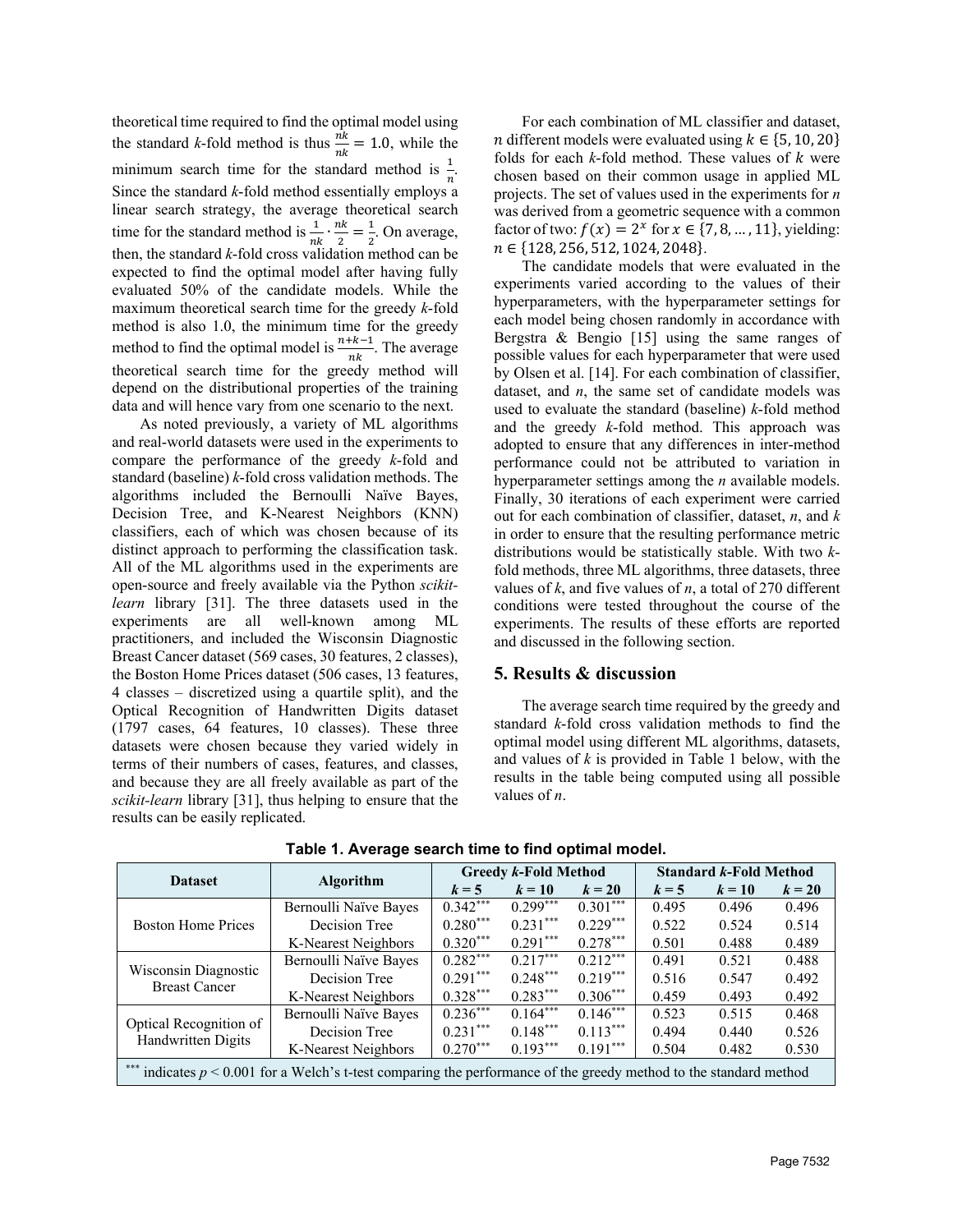The probability values in Table 1 are for two-tailed Welch's *t*-tests comparing the performance of the greedy method to the standard method in corresponding experimental conditions. Welch's *t*-tests were used because there was no reason to expect that the distributions of the performance metrics for the greedy and standard *k*-fold methods would have equal variances, and unlike many other types of *t*-tests, Welch's *t*-tests allow for unequal variances between the independent samples [32]. As the probability values in the table reveal, in terms of its ability to quickly identify the optimal model, the greedy *k*-fold method statistically outperformed the standard *k*-fold method at the  $p <$ 0.001 level in every combination of dataset, ML algorithm, and value of *k* used in the experiments. These results provide strong statistical evidence for the superiority of the greedy *k*-fold method over the standard *k*-fold method in identifying optimal or nearoptimal ML models when operating under the constraint of a computational budget.

Having established the statistical superiority of the greedy *k*-fold method, we may next inquire into the relative magnitude of that superiority. Among the 27 unique combinations of datasets, ML algorithms, and values of *k* reported in Table 1, the overall mean search time for the greedy method was  $0.246$  (std dev =  $0.059$ ), while the overall mean search time for the standard method was  $0.500$  (std dev = 0.023). This suggests that among the datasets and ML algorithms used in the experiments, the greedy method on average identified the optimal model among the set of *n* candidate models after completing 24.6% of the possible fold evaluations, while the standard method on average identified the optimal model after completing 50.0% of the possible fold evaluations. Note that this latter outcome conforms precisely with the theoretically expected average for the standard method described in Section 4. Put differently, the greedy *k*-fold method identified the best-performing ML model among the set of candidate models *more than twice as quickly* on average than the standard *k*-fold method. As an illustrative example of this major difference in performance, Figure 5 below depicts the average search time of the greedy vs. standard *k*-fold methods using a decision tree classifier on the Wisconsin Diagnostic Breast Cancer dataset.

The results presented in Table 1 and Figure 5 reflect the comparative performance of the standard and greedy *k*-fold methods across a variety of datasets, ML algorithms, and values of *k*. Those results, however, were computed for all of the possible values of *n* that were used in the experiments. It is, of course, possible to gain more detailed insights by disaggregating these results and considering how various values of *n* impact the comparative performance of the standard and greedy *k*-fold methods. While space limitations make it infeasible to visualize the comparative performance of

these two different cross validation methods for all 135 unique combinations of datasets, ML algorithms, values of *k*, and values of *n* used in the experiments, a representative example is provided in Figure 6 below. This figure shows how the greedy *k*-fold method performed against the standard (baseline) method for varying numbers of *n* candidate models on the Boston House Prices dataset at values of  $k \in \{5, 10, 20\}$ .



**Figure 5. Comparative performance of the greedy and standard** *k***-fold methods.**



#### **Figure 6. Greedy k-fold method performance for varying numbers of candidate models.**

Regardless of the dataset, ML algorithm, number of folds, or number of candidate models, the greedy *k*-fold method was observed to consistently outperform the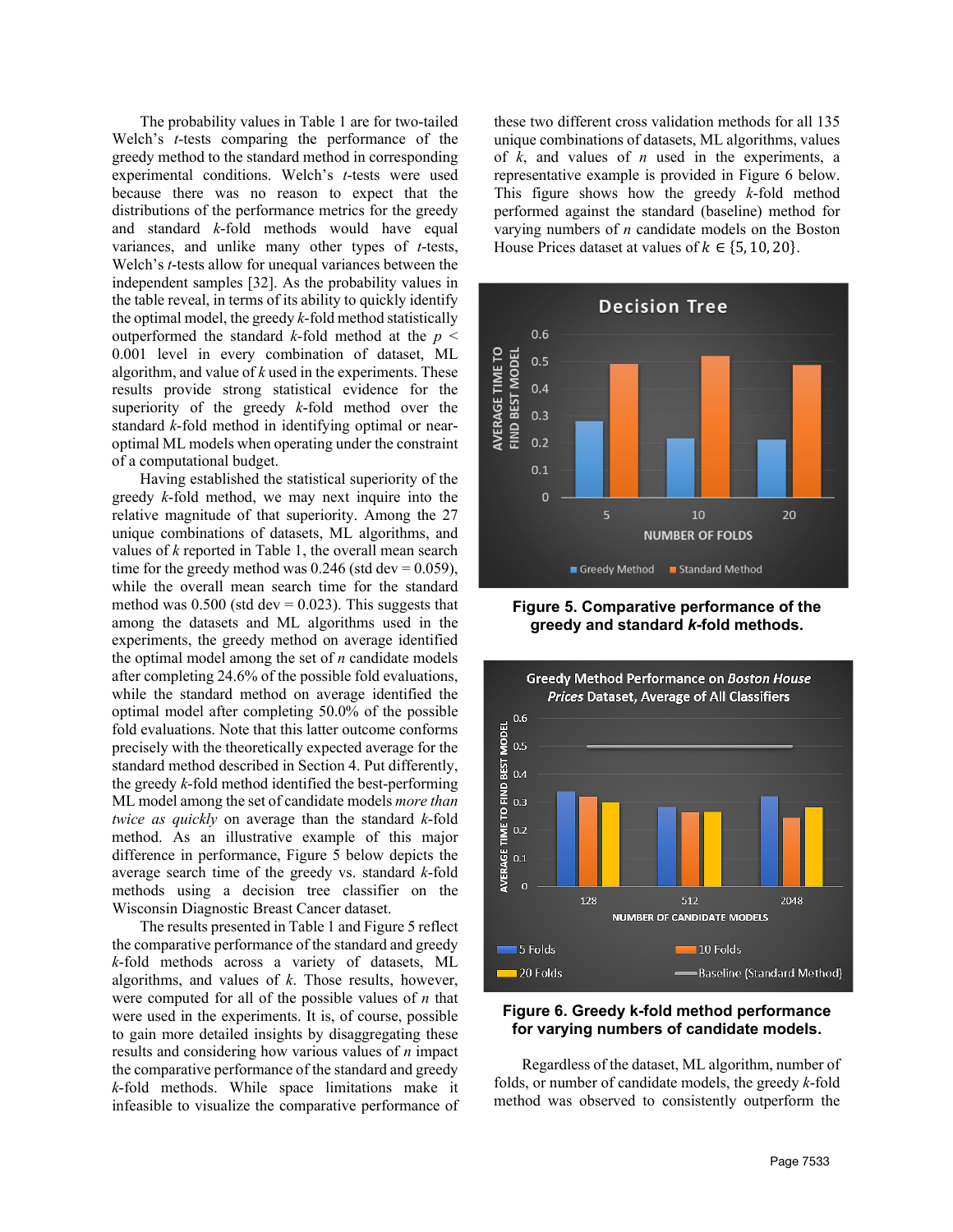standard *k*-fold method on average during the experiments. In the absence of counterevidence, these observations provide support for the notion that the greedy *k*-fold method is generally superior to the standard *k*-fold method in quickly identifying optimal ML models, regardless of the dataset, ML algorithm, number of folds, or number of candidate models. Since the data suggest that the greedy method is, on average, approximately twice as efficient as the standard method in terms of its ability to quickly locate top-performing ML models, it is recommended that the greedy method be given serious consideration in any machine learning hyperparameter tuning / model selection scenario, particularly when an ML practitioner is operating under the common constraint of a computational budget.

#### **6. Summary, limitations, & future research**

This paper developed and presented a greedy algorithm for performing *k*-fold cross validation and showed through a large set of experiments that the greedy method clearly and substantially outperforms the standard *k*-fold method in its ability to quickly identify optimal or near-optimal machine learning models. More specifically, given a set of candidate models, the greedy *k*-fold method will, on average, identify the optimal model approximately twice as quickly as the standard method. This means that given a fixed computational budget, approximately twice as many candidate models could be considered by using the greedy *k*-fold method than could otherwise be considered by using the standard method. Alternatively, given a fixed number of candidate models, the greedy *k*-fold method would allow the best-performing models in the set to be identified using just half of the computational budget that would be required to achieve the same results using the standard method. From a practical perspective, these properties of the greedy *k*-fold method can translate to huge savings for companies by reducing the time and money required to develop and train ML-based products and services, thereby yielding substantial gains in competitive advantage. The greedy *k*-fold method can also provide major benefits to AI and machine learning researchers who are developing and performing hyperparameter optimization on complex ML models.

As with all research, this project has several limitations that merit acknowledgement. First, although efforts were taken to test the greedy *k*-fold algorithm on a variety of datasets, those datasets were all relatively small, with the largest dataset containing just 1,797 cases and 64 features. There is some indication among the results presented in Table 1 that the performance of the greedy *k*-fold method may improve on larger datasets (possibly due to less variation among the distributions of each fold), but this notion was not explicitly tested in the current study. Second, while the

greedy method was subjected to three different ML algorithms in this project, all of those algorithms were classifiers. There is no obvious *a priori* reason to expect that the greedy *k*-fold method would perform differently for ML algorithms that produce ordinal or continuous predictions. Nevertheless, such algorithms were not used in the current study, which limits the generalizability of the results. Finally, the performance of the greedy *k*-fold method described in the current paper was compared only against the standard *k*-fold method in terms of its ability to quickly identify an optimal model. While the greedy method is unique in terms of its focus on cross validation as a means of accelerating the hyperparameter optimization / ML model selection process, many other approaches to hyperparameter optimization have been proposed, and the greedy *k*-fold method has not yet been compared to those methods.

Ultimately, this paper represents but a small first step in investigating greedy *k*-fold cross validation and its potential as an accelerant for ML hyperparameter optimization and model selection, and much remains to be done. To be sure, the greedy *k*-fold method described in this study is the simplest possible version of the algorithm, and more advanced and better performing algorithms based on the same principles may certainly be feasible. For example, could a more effective approach be developed to handle the exploration / exploitation dilemma? Could the distributional properties of a model's folds be utilized as a basis for early abandonment of unpromising models? Can the greedy *k*-fold method be combined with other approaches designed to accelerate hyperparameter optimization in order to identify optimal ML models even more quickly? All of these questions remain to be answered and hence represent fruitful opportunities for future research in this area. For now, we must content ourselves with the knowledge that the greedy *k*-fold cross validation algorithm appears to be highly promising with respect to its ability to outperform the standard *k*-fold approach, which itself has undeniably been a mainstay of the ML community for several decades.

#### **7. References**

- [1] Duong, T.N.B., and Sang, N.Q., "Distributed Machine Learning on IAAS Clouds", 5th IEEE International Conference on Cloud Computing and Intelligence Systems (CCIS), 2018, pp. 58-62.
- [2] Lwakatare, L.E., Raj, A., Crnkovic, I., Bosch, J., and Olsson, H.H., "Large-Scale Machine Learning Systems in Real-World Industrial Settings: A Review of Challenges and Solutions", Information and Software Technology, 127, 2020, pp. 106368.
- [3] Feurer, M., and Hutter, F., "Hyperparameter Optimization", in (Hutter, F., Kotthoff, L., and